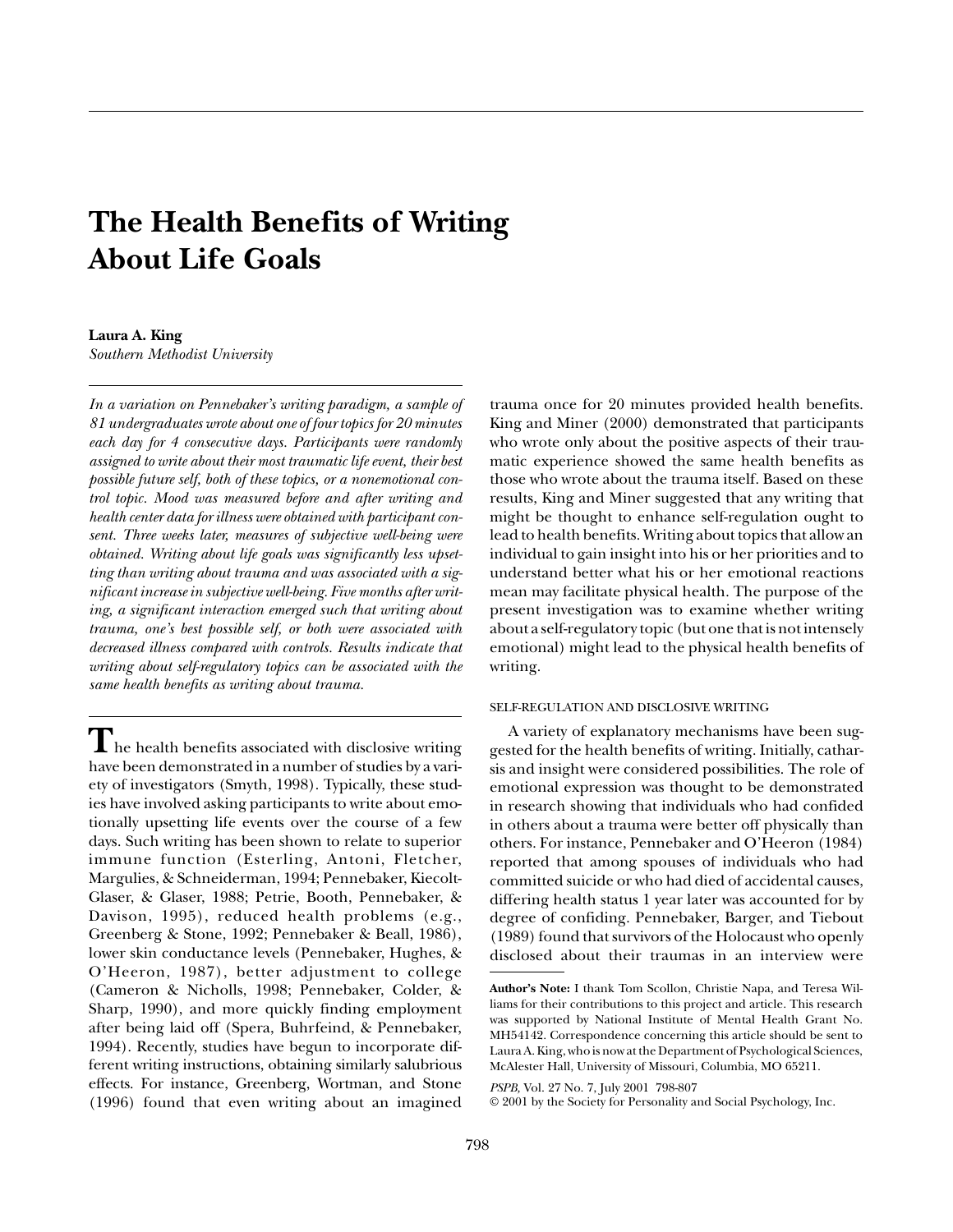healthier 14 months later compared with more reticent survivors.

The role that releasing pent-up emotion might play in the benefits of writing is also demonstrated in the typical instructions used in the writing studies—"to really let go . . . and write as much as you can about the experience" (e.g., Pennebaker & Beall, 1986). Having individuals write about traumatic life events in this way has been shown to lead to fewer physical illnesses over time (e.g., Pennebaker & Beall, 1986; Pennebaker & Susman, 1988). Furthermore, the importance of the emotional release was demonstrated in research showing that having participants avoid emotional content showed no positive effects (Pennebaker & Beall, 1986). These kinds of results seemed to indicate that emotional release was a crucial part of the benefits of writing.

Placing these results in a theoretical context, Pennebaker (1988, 1989, 1992) proposed a theory of active inhibition to account for the healing power of writing. This active inhibition model posited that individuals who held back from talking about traumatic life events tended to experience chronic autonomic arousal and immune function deterioration. Writing about previously undisclosed traumatic life events allowed the individual to halt this vicious cycle.

More recently, Pennebaker (1997) suggested that emotional catharsis might not be the most important factor in these writing results. Analyzing the essays written by participants in the trauma group of a typical writing study, Pennebaker (1993) found that independent of emotional expression in the essays, increasing use of insight words, causal words, and words associated with cognitive activity were associated with health improvements. These results were also found in a sample of bereaved men (Pennebaker, Mayne, & Francis, 1997). Thus, the health benefits of writing appear to be tied to constructing a sensible story rather than releasing pentup negative emotion. Indeed, Pennebaker and Francis (1996) and Pennebaker, Mayne, and Francis (1997) found that the use of positive emotion words (relative to negative emotion words) was associated with health benefits. Pennebaker (1997) asserted that although a reduction in inhibition might play a role in obtaining health benefits from writing, the cognitive changes manifested in these word use differences more strongly predict physical health.

The evolution that has occurred in the conceptualization of the mechanisms underlying the benefits of the writing paradigm demonstrates a movement away from the mechanism of catharsis toward a more insight-driven explanation. The body of evidence that supports the effectiveness of the writing paradigm is unquestionably remarkable. And the refinement of the theory away from emotional catharsis toward insight is certainly an important improvement. However, even the argument that it is insight about a past trauma that drives this effect might be questioned.

It is notable that all of these studies have started with a particular bias—that benefiting from writing must involve encountering and coping with a traumatic event from the past. This assumption, along with the joint notions of catharsis and insight, that some past trauma is driving current health echoes a Freudian notion of past experiences driving current behavior. Thus far, explanations of the healing power of writing have been predicated on the notion that individuals must revisit, reexperience, or reevaluate past traumas.

These explanations cannot fully account for the remarkable finding that writing about someone else's trauma can provide health benefits (Greenberg et al., 1996). Greenberg et al.'s finding that writing about someone else's trauma led to health benefits challenges the belief that somehow writing facilitates the reintegration of experience—because the experience written about is not one's own. In attempting to explain the benefits of writing these traumatic fictions, Greenberg and her colleagues postulated that the traumatic event itself was relatively unimportant in producing health benefits; rather, the simple act of confronting a negative emotion, whether real or imaginary, and being able to control it led to increased affective regulation, which in turn led to health benefits. In other words, through emotional writing about any trauma, individuals come to see themselves as capable of handling intense and challenging emotional experiences.

The idea that writing might improve self-regulation has led to research examining whether writing topics that promote self-regulation might enhance physical health. For instance, Cameron and Nicholls (1998) found health benefits from writing about one's plans for coping with coming to college—an instruction that was intended as a self-regulation task. King and Miner (2000) sought to spur effective self-regulation by instructing participants to focus only on the positive aspects of a life trauma—to explore the ways they had grown as a person and become more able to cope in the future. In this study, health benefits were obtained for individuals who focused only on the positive and who experienced relatively little of the emotional distress that is typically associated with writing.

Studies demonstrating health benefits for selfregulatory writing expand on previous assumptions about the health benefits of writing, but they also demonstrate a bias in this body of work: focus on negative life events. Given psychologists' original speculation that catharsis and insight were the mechanisms behind the healing power of writing, it is no surprise that examinations of positive or neutral writings have been largely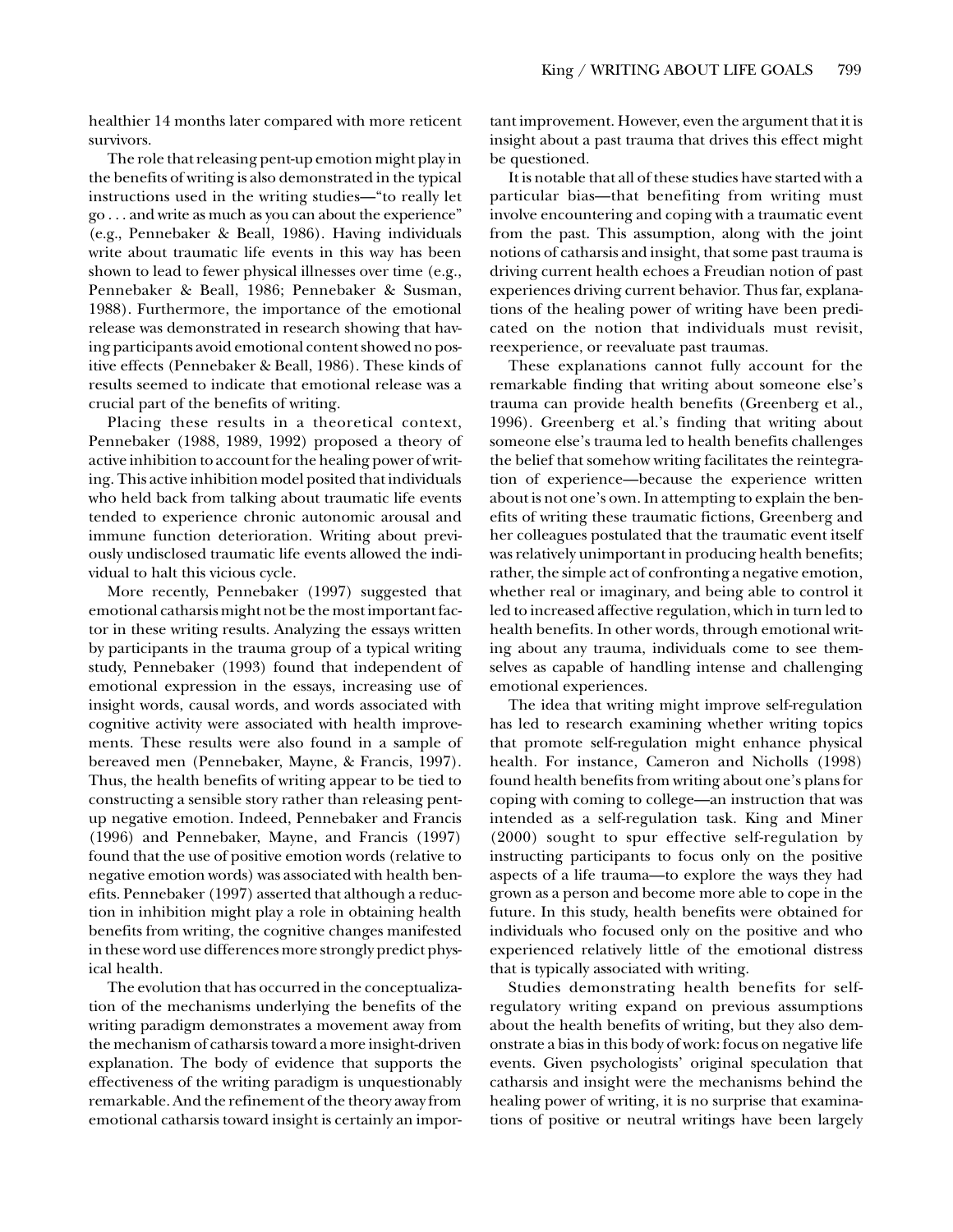ignored. If delving deeply into traumatic life events is necessary for healing, positive or neutral topics would be considered inherently uninteresting and unimportant. Note that even in their study, Cameron and Nicholls (1998) asked about plans for coping with a potentially traumatic event: coming to college. King and Miner (2000) asked participants to first think about a trauma and then focus on the positive aspects. Thus, research has tended to focus on negative life events as the source of the health benefits of writing without considering other possible starting points.

The purpose of this study was to test whether writing that promoted self-regulatory processes that was not at all related to past trauma might produce health benefits even in the absence of experiencing (Greenberg et al., 1996) or reexperiencing (Pennebaker, 1993) intense negative emotions. In this study, I selected writing about one's life goals as an appropriate self-regulatory topic yet one that might not conjure intense negative emotion.

The goals that individuals espouse for themselves have been seen as a window into self-regulatory processes (Austin & Vancouver, 1996). A variety of ways to study goals have been presented in the past two decades in personality psychology (cf. Pervin, 1989). These approaches have typically investigated goals by asking people to list the goals they are seeking in their everyday behavior (e.g., Emmons, 1986; Klinger, Barta, & Maxeiner, 1980). Such an activity might well have benefits per se. However, in this study, the concept of best possible future selves was used as the goal measure.

Possible selves are personalized representations of goals (Markus & Nurius, 1986). Possible selves have been described as an essential link between the self-concept and motivation (Markus & Nurius, 1986; Niedenthal, Setterlund, & Wherry, 1992). Possible selves encompass all of our imaginable futures for ourselves. Possible selves and aspects of possible selves have been found to relate to a variety of outcomes, such as memory, selfesteem, and delinquency (e.g., Markus & Nurius, 1986; Markus & Ruvolo, 1989; Oyserman & Markus, 1990). A number of methodologies have been employed to assess possible selves, including having people rate the likelihood of certain outcomes in their lives (Markus & Nurius, 1986) and the use of open-ended items (Oyserman & Markus, 1990). Possible selves were deemed more suitable to the current investigation because they might lend themselves to a session of focused writing comparable with the trauma writing employed in other studies. That is, constructing a goal list might not involve the kind of narrative construction that traumatic writing does. Therefore, in the present study, participants were asked to write narrative descriptions of their best possible future selves. In addition, possible selves might be seen as occupying a high level in a motivational hierarchy. These high levels might be less likely to be chronically in people's minds as they go about their daily life pursuits. Therefore, asking people to consider these high-level life goals might allow them to examine a previously unexamined part of their motivational lives.

Like writing about a past trauma (Pennebaker, 1997), writing about one's life goals might be considered a therapeutic activity. Writing about life goals might involve bringing awareness and clarity to one's life goals, reorganizing priorities, deciding on values—the types of processes that might be part of cognitive-behavioral treatment. Having clear and valued goals has certainly been shown to relate to positive psychological functioning (e.g., Emmons, 1986; Little, 1989; Omodei & Wearing, 1990). In addition, writing about life goals might also serve to reduce goal conflict. Pennebaker (1998) noted that having individuals write about unresolved conflict is associated with long-term health benefits. The concept of conflict here was used to refer to the conflictful situation of wanting to talk about a trauma but being prevented from doing so or about unresolved personal traumas in which individuals had not gained a sense of closure. Conflict, in the sense of goal conflict, has also been shown to relate to physical illness (Emmons & King, 1988). It may be that writing about one's life goals will allow individuals to recognize and resolve such conflicts.

Finally, research on mental simulation would indicate that imagining success at one's life goals might have implications for self-regulation. Pham and Taylor (1999) found that individuals who mentally simulated the process of doing well on a test actually did perform better. Such simulation increased the relationship between thought and action. In addition, Rivkin and Taylor (1999) found that individuals who mentally simulated a stressful life event were better off psychologically than others. Thus, this type of simulation may be operating in disclosive writing—whether about life goals or stressful events.

# OVERVIEW AND PREDICTIONS

Participants were instructed to write about one of four topics: their best possible selves (BPS) in the future, their most traumatic life experiences, both of these, or a control topic over 4 days. For individuals in the combination cell, instructions were given to write about a trauma on the first 2 days and then were switched to writing about future BPS on the 3rd and 4th days. King and Miner (2000) found that individuals who changed topics midsession tended to show lowered benefits from writing. It was posited that individuals who switched topics after 2 days might enjoy the benefits of both types of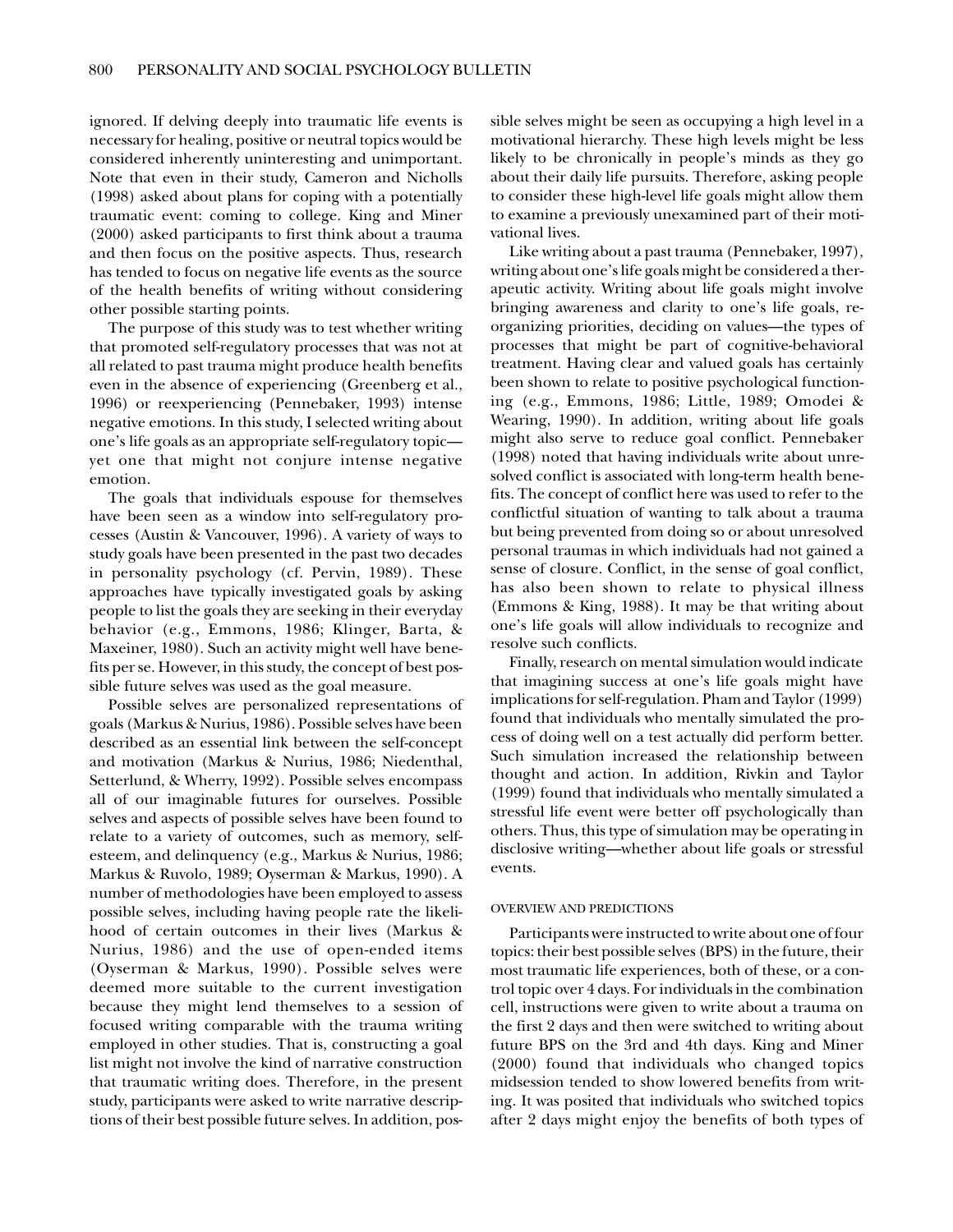writing—the emotional disclosure of the trauma and the self-regulatory benefits of writing about goals. Mood, subjective well-being, and health center visits for illness were also measured.

It was predicted that writing about traumatic life events would relate to more negative mood, whereas writing about BPS would have either no effect or the opposite effect on mood. It was predicted that writing about BPS would be judged as less upsetting by participants than writing about trauma, although writing about BPS might still be rated as quite important. It was predicted that writing about goals would relate to heightened subjective well-being, whereas writing about trauma would result in short-term distress. Finally, it was predicted that participants in the BPS, trauma, and combination groups would show lowered health center visits for illness relative to controls.

## **METHOD**

## *Participants*

Participants were 81 psychology students ages 18 to 42  $(M=21.04, SD=3.15)$  from Southern Methodist University (69 women, 14 men, 2 not reporting). All individuals were given extra credit in their psychology courses (introductory and upper level) in exchange for participation in the study. Participants were primarily drawn from 3rd- and 4th-year students (83%) and were largely European American (87%); 7% were Hispanic, 3% were African American, and 3% were Asian.

# *Materials and Procedure*

Participants were randomly assigned to one of four conditions in a 2 (trauma vs. no trauma)  $\times$  2 (BPS vs. no BPS) design. The *n*s for the cells are shown in Table 1. Participants were taken individually to a room and were told that over 4 days, they would be writing about different experiences and topics. Participants signed a consent form and completed their first mood ratings. Each participant was then given an envelope containing a writing topic. Participants wrote for 20 minutes each day over 4 consecutive days. At the end of each writing session, participants again completed the measure of positive and negative affect and rated the essay-writing experience on a variety of dimensions.

Three types of writing instructions were used. For the participants in the trauma-only condition, the following instructions were used:

For the next few minutes we would like you to write about some traumatic event or traumatic loss that you have experienced in your life. Write about the experience in as much detail as you can. Really get into it and freely express any and all emotions or thoughts that you

**TABLE 1: Means and Standard Deviations of Net Positive Mood After Writing**

|                | <b>Best Possible Self</b> |                   |
|----------------|---------------------------|-------------------|
|                | $N_{0}$                   | Yes               |
| Trauma         |                           |                   |
| N <sub>o</sub> | 1.37 <sub>b</sub>         | 1.26 <sub>h</sub> |
|                | (.95)                     | (1.48)            |
|                | $n=16$                    | $n=19$            |
| Yes            | $0.16$ <sub>2</sub>       | 1.86 <sub>b</sub> |
|                | (1.61)                    | (.95)             |
|                | $n = 22$                  | $n = 22$          |

NOTE: Means with differing subscripts significantly differ (*p* < .05, using Tukey's HSD test).

have about the experience. As you write do not worry about punctuation or grammar just really let go and write as much as you can about the experience.

For the BPS condition, participants read the following:

Think about your life in the future. Imagine that everything has gone as well as it possibly could. You have worked hard and succeeded at accomplishing all of your life goals. Think of this as the realization of all of your life dreams. Now, write about what you imagined.

In the combination condition, participants were given the trauma-only instructions on the first 2 days and were given the BPS instructions on the 3rd and 4th days. For the control condition, participants were asked each day to write about their plans for the day in as much detail as possible (after Pennebaker et al., 1996).

Participants were told that they were free to leave once they had completed the questionnaire and that the experimenter would pick up their materials after the participant had left the room. Information about counseling services on campus was made available to all participants.

*Mood ratings*. Before and after each writing session, participants completed ratings of their positive and negative mood (Diener & Emmons, 1984). This scale asked respondents to rate from 1 **(***not at all*) to 6 (*extremely much*) the extent to which each of 17 adjectives described their current mood. Ten of the adjectives measured positive affect (happy, pleased, self-confident, enjoyment/ fun, joyful, aroused/active, anticipating, excited, sociable/friendly, satisfied), and 7 measured negative affect (depressed/blue, bored, worried, tired, frustrated, unhappy, angry/hostile).

*Participant ratings of essay content*. After each writing session, participants made ratings on a scale from 1 (*not*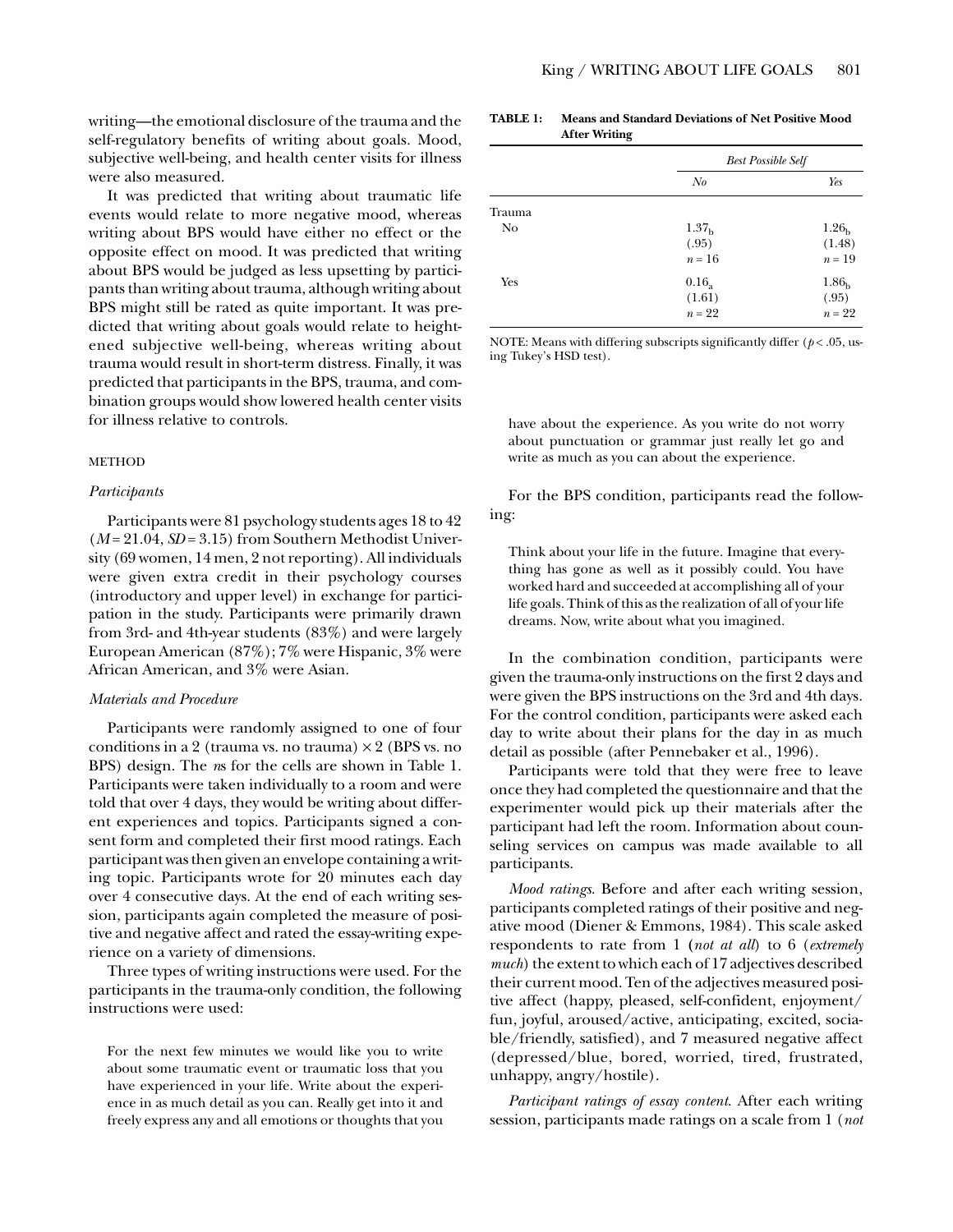*at all*) to 5 (*extremely much*) of how important (grand *M* = 2.89, *SD* = .66), emotional (grand *M* = 2.89, *SD* = .67), difficult (grand  $M = 2.87$ ,  $SD = .66$ ), and upsetting (grand  $M =$ 2.44,  $SD = 1.58$ ) the writing experience was.

*Psychological well-being measures*. Three weeks after participation, participants were given a questionnaire packet containing psychological well-being measures. Participants completed the Satisfaction With Life Scale (SWLS) (Diener, Emmons, Larsen, & Griffin, 1985; *M* = 3.43 on a 5-point scale, *SD* = .66). The SWLS is a five-item measure that includes items such as "My life is close to my ideal" and "If I could live my life over again, I would change almost nothing." In addition, participants completed the Life Orientation Test (LOT) (Scheier & Carver, 1985), an eight-item instrument measuring dispositional optimism—the extent to which individuals expect favorable outcomes. Each item was rated on a 5 point scale from *disagree* on the low end to *agree* on the high end. The LOT includes items such as "Every cloud has a silver lining" and "I'm always optimistic about my future" ( $M = 3.68$  and  $SD = .67$ ). These two measures were highly correlated ( $r = .56$ ,  $p < .001$ ). Therefore, a subjective well-being composite was computed by averaging the standard scores for the two scales.

*Physical illness measure*. On the last day of writing, participants signed a release form giving the experimenter access to their health center information. Physician visit information was obtained from the Southern Methodist University Health Center for the semester prior to the study as well as for 5 months after writing. Records were stripped of all identifying information and a rater, blind to condition, simply counted the number of visits to the health center that each participant had made for illness (discounting regular checkups, accidents, etc.). These counts were made with the help of a health center nurse who verified intake codes. Health records were available for 89% of the participants  $(n = 72)$ . Data were unavailable for 3 participants in the trauma-only and combination groups and for 1 and 2 participants in the BPS and control conditions, respectively  $(\chi^2 \text{ n.s.})$ .

*Content analysis*. To examine the characteristics of the essays themselves, two independent judges read and rated the essays from the three experimental groups on dimensions, including how emotional, negative, positive, optimistic, and insightful the essay was. Ratings were also made with regard to the extent that participants attributed responsibility to themselves or to others. All ratings were made on a scale from 1 (*not at all*) to 5 (*extremely much*). Interrater correlations were all greater than .67. These ratings were not completed for the control essays because the task was nonsensical to the raters.

# RESULTS

# *Sample Essays*

Before presenting the analyses of the results of this study, it might be helpful to examine a few representative examples of essays written in each of the writing conditions. An informal inspection of the trauma essays indicated that participants indeed wrote about a variety of quite negative experiences, including death of a parent or loved one, romantic breakups, parental divorce, accidents, death of a pet, and victimization. Some representative examples from these essays follow.

This summer my grandmother past away. It was completely unexpected. . . . I was very close to her as was everyone in my family. She was so full of energy all the time and was the type who could hardly sit still. We loved to shop together, go to antique stores, have lunch, go on vacations, etc. She was up for anything, in fact, she always planned everything. The hardest part about losing her is that we had no time to prepare and my grandfather was left behind in shock. ...I worry about him all the time because I now if I feel so sad about her being gone, I can't imagine how devastating it must be from day to day to lose the woman you've loved for 50 years. I try to remember all of the wonderful, positive qualities about her and apply them to my own life. She would not want anyone moping around missing her. I just wish she were still here, I'd like to see her one last time, and tell her I love her.

My grandfather died on my 17th birthday. That certainly wasn't fun. We only found out the day before that he was in the hospital, even though he'd been there for 4 days. My senile grandmother forgets where he was—and forgot to tell anyone else. . . . My first thoughts were of how I'd never hear my grandfather's voice again reciting his favorite poem. I could hear it in my head. I thought of my grandmother, who probably wouldn't even understand exactly (until she died, she continued to ask about my grandfather's whereabouts).

The BPS essays included a variety of topics, focusing on desired states for the future. Common themes were job success, self-improvement, marriage and family, travel, home ownership, and so forth. The following are examples from the BPS writing condition:

I have learned to love as fully and selflessly as possible. I have learned to be humble without losing and confidence, esteem, or being fake. I have touched the life of at least one other soul in a significant way and helped them learn to love more greatly. If I have achieved this then I know that I have also achieved happiness, peace, and worldly success. By this last I refer to career accomplishment, and enough material wealth to keep me satisfied. . . . I have learned to relinquish all fear.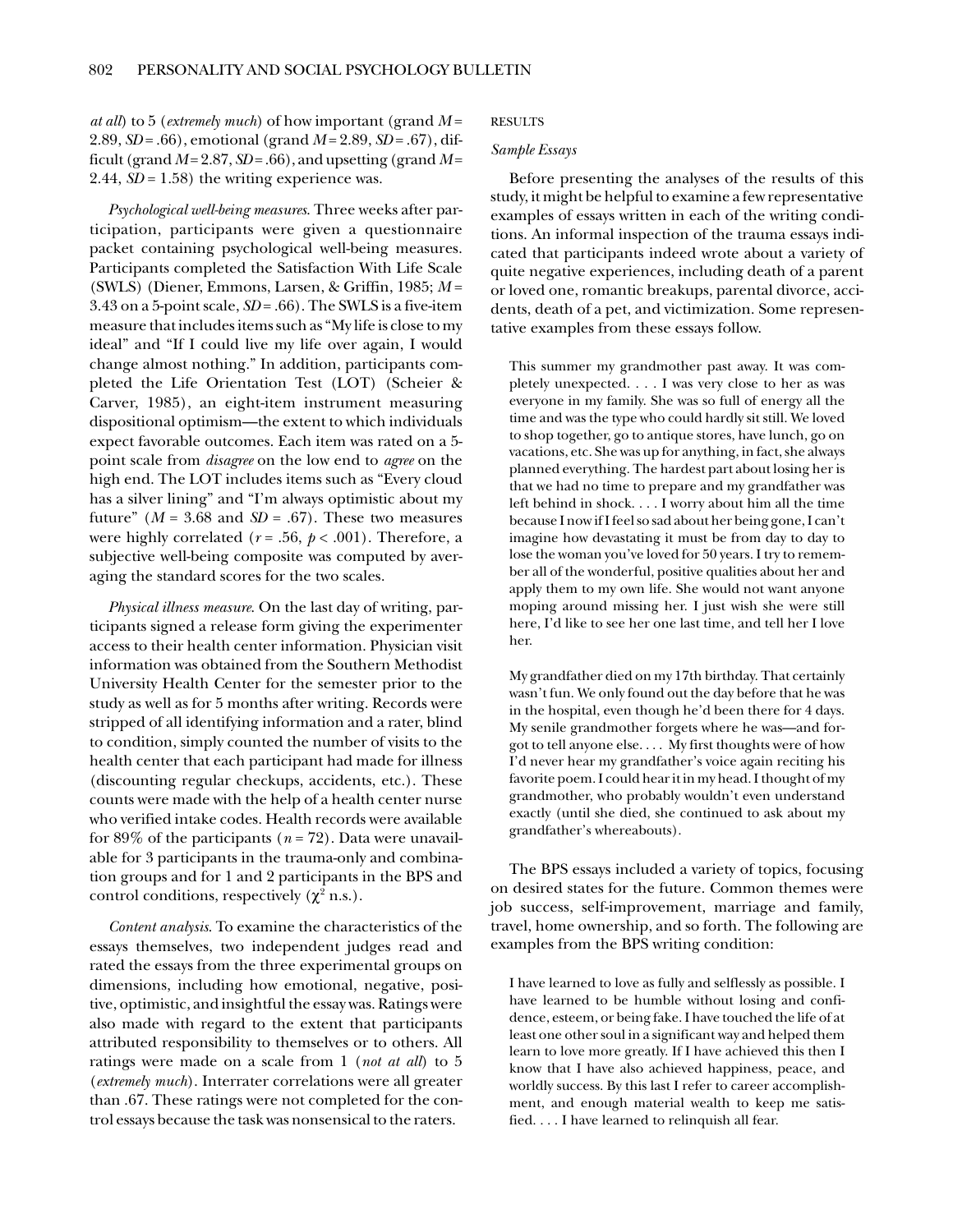I guess ...I want a pretty normal middle class life. I want just a medium-size house—no mansions even if I could afford it. . . . My main goal is to keep experiencing as much as I can even when it seems there isn't anything else, there always is. Really, I just want a good marriage, where we are both confident together and compliment each other's personalities. Once we are happy together we could be happy in lots of different situations—even if it means some sacrifice. My ideal would be for us both to love, or at least be proud of, our jobs, but also always strive for more.

I hope my life allows me to travel. I have this passion to spend extended amounts of time in countries that are drastically different from my own. I'd love to visit India, China, Israel, Nepal, Africa again. So, somehow...Iwant to travel. I also envision being the associate pastor of a moderately sized church in Arizona working with adult education programming and cross-cultural awareness. Hopefully somewhere along the line I will find someone that I want to commit to sharing my life with. I would like to have 3 children. I really wouldn't mind living in another country! I certainly don't want to be in the military, but I'd love to do medical missions in third world countries or something like that. I also would like to teach Religion courses at the college level someday, or maybe even at graduate school! Maybe I could be a religious archeologist! Then I could travel and learn amazing things all at the same time! Life is just full of possibilities. See, there is all this stuff I want to do with part of my life, but I also really do desire a home and family.

As these examples illustrate, although the BPS writing was clearly more positive than the trauma writing, it was an engaging task for participants.

# *Statistical Analyses*

Analyses first examined the effects of writing topic on mood, differences in the participants' ratings of the writing experience, and rated differences in essay characteristics. Then, the main predictions regarding psychological well-being and physical illness effects were examined.

*Effect of writing topic on mood*. Recall that it had been predicted that writing about trauma would relate to more negative mood, whereas writing about BPS was predicted to have no effect or a positive effect on mood. Positive and negative mood ratings at the beginning and end of each writing condition were averaged over the 4 days of writing. The net positive affect (PA) experienced was calculated by subtracting negative affect (NA) from PA. Prior to writing, the mean net PA was 1.21 (*SD* = 1.49). After writing, the net PA was 1.48 (*SD* = 1.18). There were no differences among the groups on net PA before writing  $(F < 0.2)$ . To examine the effects of writing topic on mood, a 2 (trauma vs. no trauma)  $\times$  2 (BPS vs. no BPS) analysis of covariance (ANCOVA) was performed on net PA ratings after writing, controlling for net PA before writing. Means are shown in Table 1. Results demonstrated that controlling for mood before writing, the main effect of writing about one's BPS was significant,  $F_{(1, 74)}$  for the main effect for BPS = 22.95,  $p$  < .001. Writing about one's BPS was associated with a significant increase in net positive mood. This main effect and a marginally significant main effect for writing about trauma,  $F_{(1, 74)} = 3.45$ ,  $p < .07$ , indicating lowered net PA for writing about trauma, were qualified by a significant interaction. The means in Table 1 show that the control group, those who wrote about their BPS, and the combination group were all significantly happier than those who wrote about trauma only.

*Participant ratings of essay content*. It had been predicted that writing about BPS would be rated as less upsetting than writing about traumatic life events. ANOVAs were performed on participants' ratings of writing as important, emotional, difficult, and upsetting. With regard to importance ratings, a significant main effect for trauma,  $F(1, 76) = 6.73$ ,  $p < .02$ , was qualified by a significant interaction of trauma and BPS writing, *F*(1, 76) = 12.23,  $p < .001$ . Post hoc examination of the means for this interaction indicated that all three of the experimental groups differed significantly from the control group (Tukey's HSD *p* < .05; *M*s for the trauma only, BPS only, and combination groups = 3.23, 2.96, and 2.89, respectively, vs. *M* for control = 2.34). With regard to how difficult the writing process was, a significant main effect for trauma,  $F(1, 76) = 5.60$ ,  $p < .02$ , was qualified by a significant two-way interaction,  $F(1, 76) = 12.15$ ,  $p = .001$ . Post hoc comparison of the means (using Tukey's HSD,  $p < .05$ ) indicated that the trauma-only ( $M = 3.20$ ) and BPS-only (*M* = 2.95) groups rated writing as more difficult than the control group (*M* = 2.34). The combination group did not significantly differ from any groups (*M* = 2.85). For ratings of how emotional writing was, again main effects for trauma,  $F(1, 76) = 2.35$ ,  $p < .02$ , were qualified by a two-way interaction,  $F(1, 76) = 12.84$ ,  $p = .001$ . Post hoc comparisons of the cell means demonstrated that the trauma-only  $(M=3.23)$  and BPS-only  $(M=2.97)$ groups differed significantly from the control group (*M* = 2.34), whereas the combination group did not differ from the other groups  $(M = 2.87)$ . Finally, for ratings of how upsetting the writing experience was, significant main effects for trauma,  $F(1, 76) = 26.05$ , and BPS,  $F(1, 76) = 26.05$ 76) = 19.87, both *p*s < .001, emerged. For trauma, this main effect was in the direction of traumatic writing being more upsetting (*M*s = 1.86 vs. 2.95), whereas for BPS, writing was less traumatic than the control topic (*M*s = 2.97 vs. 2.01). These main effects were qualified by a significant two-way interaction,  $F(1, 76) = 118.99$ ,  $p <$ .0001. In this case, writing about trauma only  $(M = 4.39)$ was significantly more upsetting than writing about the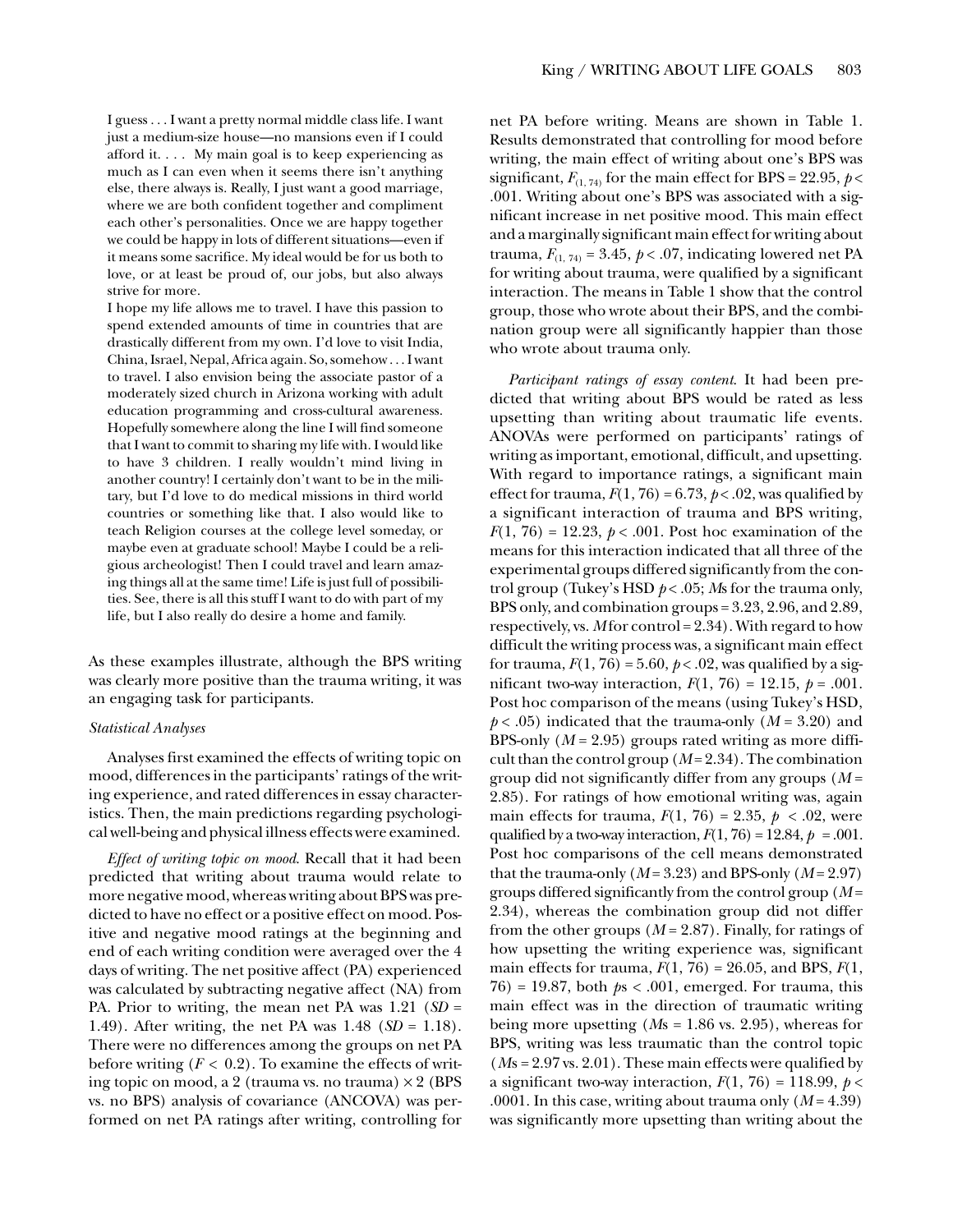control topic  $(M=1.01)$ , the BPS-only topic  $(M=2.55)$ , and the combination topic  $(M = 1.51)$ .

*Essay content*. Next, analyses examined differences in the content of the essays as judged by raters. Table 2 shows the results. Essays that pertained to trauma (whether alone or in the combination condition) were generally rated as more emotional, negative, more attributing responsibility to others, less positive, less optimistic, and less attributing of responsibility to self. The only rating in which no significant difference emerged was for insightfulness.

To summarize, analyses thus far indicate that writing about one's future BPS and writing about a trauma are similar in some ways. Both tasks are engaging participants rate them as important, emotional, and challenging activities. However, as expected, writing about one's BPS was significantly less upsetting than writing about trauma. With regard to raters' content ratings of the essays, the trauma-only essays emerged as more emotional and negative and less positive and optimistic than writing about one's BPS. In addition, individuals writing about trauma were more likely to attribute responsibility to others, whereas individuals writing about their life goals were more likely to attribute responsibility to themselves. Thus, the writing instructions seemed to have worked: The trauma writers tended to really get into writing about negative emotional events, whereas the BPS writers tended to be more positive, optimistic, and less emotional. It is also noteworthy that with regard to mood, writing about BPS was actually related to increased net positive mood—and that writing about trauma was related to the lowest net PA of all groups. Analyses next considered the main predictions of this study—the potential benefits of writing about one's life goals for psychological and physical well-being.

*Psychological well-being*. A 2 (trauma vs. no trauma) × 2 (BPS vs. no BPS) ANOVA was performed on the composite psychological well-being measure. A main effect for writing about BPS emerged,  $F(1,77) = 3.93 p = .05$ . Means for this effect indicated that individuals who wrote about their BPS were higher in psychological well-being than others  $(Ms = .22 \text{ vs. } -.26).$ <sup>1</sup>

*Physical illness.*<sup>2</sup> No significant differences were present among the four groups 3 months prior to writing, *F*(3, 68) = 0.95,  $p > .90$ . A 2 (trauma vs. no trauma)  $\times$  2 (BPS vs. no BPS) ANCOVA was performed on health center visits at 5 months controlling for illness visits for the 3 months prior to writing. A significant interaction emerged,  $F(1, 67) = 4.62$ ,  $p < .04$ . The means for illness visits for all groups for the pretest and 5-month measures are shown in Table 3 and Figure 1. Protected *t* tests indicated that the BPS-only and trauma-only groups were significantly lower than controls in illness visits at posttest,

**TABLE 2: Content Ratings for Essays**

|                          | <b>Writing Condition</b> |                   |                   |          |  |
|--------------------------|--------------------------|-------------------|-------------------|----------|--|
| <b>Content Dimension</b> | Trauma<br>Onlv           | BPS<br>Only       | Combination       | F(2, 53) |  |
| Emotional                | $2.56$ <sub>2</sub>      | 1.47 <sub>b</sub> | 1.83 <sub>b</sub> | 23.33**  |  |
| Negative                 | 2.96 <sub>2</sub>        | 1.22 <sub>b</sub> | $1.94_c$          | 80.71**  |  |
| Positive                 | 1.31 <sub>a</sub>        | 2.80 <sub>b</sub> | $2.25_c$          | 62.57**  |  |
| Optimistic               | 1.23 <sub>2</sub>        | 2.50 <sub>b</sub> | 1.86 <sub>c</sub> | 24.24**  |  |
| Insightful               | 1.80                     | 2.02              | 1.60              | 2.42     |  |
| Responsibility           |                          |                   |                   |          |  |
| to self                  | 1.98.                    | 2.42 <sub>b</sub> | 1.75,             | $6.09*$  |  |
| Responsibility           |                          |                   |                   |          |  |
| to others                | $2.10_a$                 | 1.46 <sub>b</sub> | 1.61 <sub>b</sub> | $7.54*$  |  |

NOTE: BPS = best possible self. Means with different subscripts within rows are significantly different using Scheffe's test (*p* < .05). \**p* < .01. \*\**p* < .001.

 $t(30) = 2.60, p < .01$ , for BPS and  $t(30) = 2.18, p < .04$ , for trauma.

It might be noted from examining Figure 1 that the control group tended to increase in illness diagnoses over the course of the study. This difference between pretest and posttest means was not significant,  $t(14)$  < 1.0. The difference from pretest to posttest was significant for the BPS-only group,  $t(18) = 2.19$ ,  $p < .05$ , and was marginally significant for the trauma-only group,  $t(17)$ = 1.84,  $p < .09$ . In any case, the pattern shown in Figure 1 is typical of past writing studies.

Finally, analyses were conducted to examine whether the emotional experience of writing about trauma or goals interacted with the conditions to produce health effects. A hierarchical regression equation was computed predicting illnesses at the 5-month follow-up from the main effects of trauma, BPS, and net PA after writing (converted to a mean deviation score), entered on the first step, and all of the two-way interactions of these variables, entered on the second step (Aiken & West, 1993). Only the main effect of writing about BPS contributed significantly to the equation ( $\beta = -0.47$ ,  $\beta < 0.02$ ). The main effect for writing about trauma was marginally significant ( $\beta$  = –.32,  $p < 0.10$ ). The interaction of trauma and BPS was also marginally significant (β = .42,  $p < .09$ ). No significant main effects or interactions were found for mood after writing. Similar analyses were performed for participant ratings of the essay writing as important and upsetting. Results were essentially the same as for mood. Neither the importance nor the upsetting nature of the task related to illness.

## DISCUSSION

Results indicate that writing about life goals is another way to enjoy the health benefits of writing without the emotional costs. Indeed, writing about one's life goals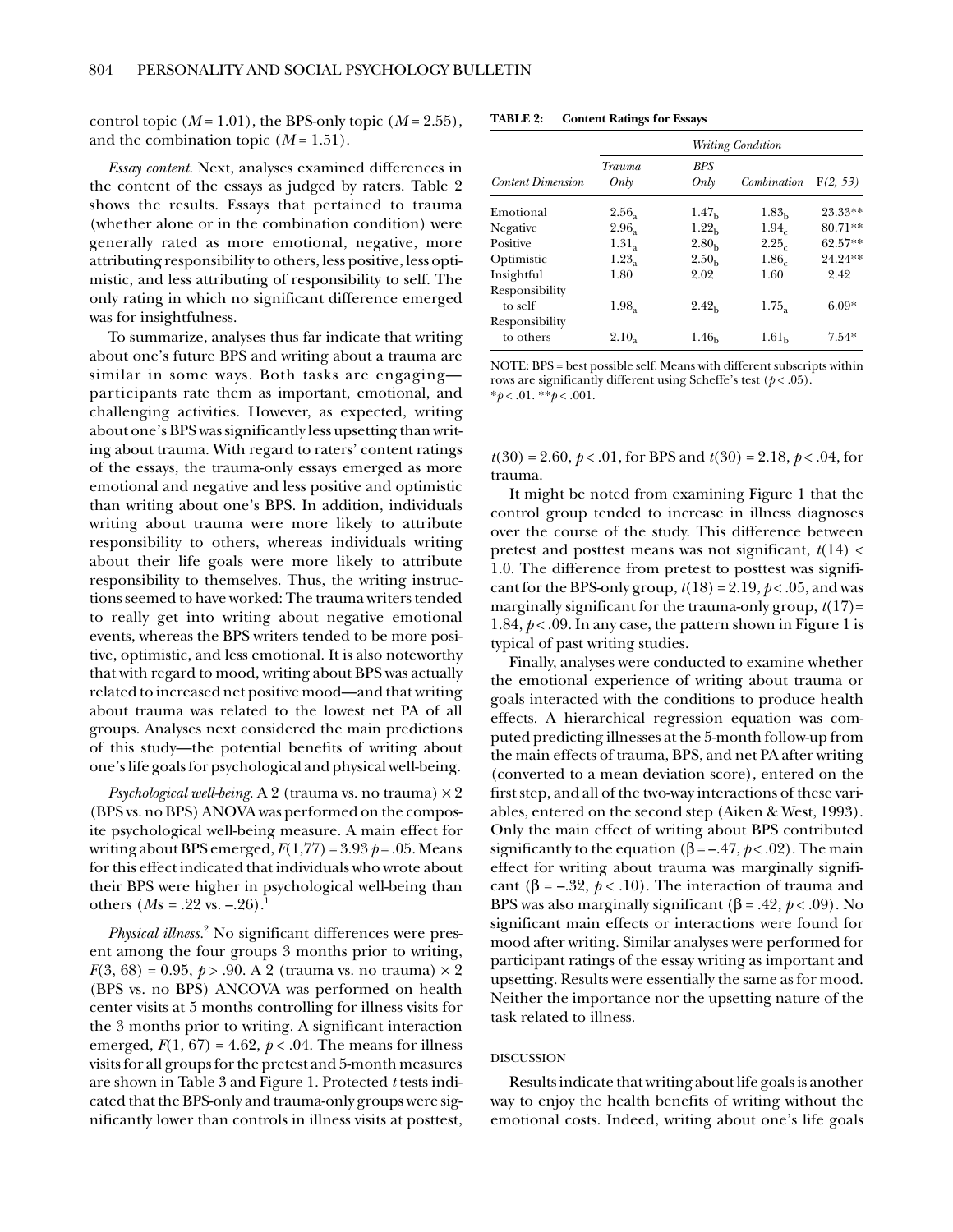|        |                | 5 Months                  |  |  |
|--------|----------------|---------------------------|--|--|
|        |                | <b>Best Possible Self</b> |  |  |
|        | N <sub>o</sub> | Yes                       |  |  |
| Trauma |                |                           |  |  |
| No     | .29            | .00.                      |  |  |
|        | (.72)          | (.01)                     |  |  |
| Yes    | .05            | .10                       |  |  |
|        | (.23)          | (.22)                     |  |  |

**TABLE 3: Means and Standard Deviations for Health Center Illness Visits After Writing by Writing Topic, Controlling for Previous Illness Visits**

was associated with feeling less upset, more happy, and getting sick less often. It is important to note that the physical benefits of writing about one's BPS were equal to or better than writing about trauma, whereas writing about a traumatic life event also entailed feeling upset and experiencing lowered mood. Obviously, these results require replication, but they do suggest a provocative extension on the traditional writing paradigm. It may be possible to enjoy the benefits of writing without necessarily writing about trauma at all.

The distress caused by writing about trauma was short term. No prolonged effects were found in terms of the subjective well-being measures given 2 to 3 weeks after the writing intervention. It is notable, however, that writing about life goals was, in fact, associated with a small increase in subjective well-being over the 3-week followup. Thus, writing about life goals is not only physically beneficial but may have psychological benefits as well. The mechanisms that underlie this result are not clear; however, it might be that individuals who actively focus on and write about their best possible futures actually are able to more effectively pursue these goals. Research on visualization has shown that individuals who can imagine themselves accomplishing tasks are often better able to do them (e.g., Pham & Taylor, 1999; Ruvolo & Markus, 1992; Sherman, Skov, Hervitz, & Stock, 1981). Perhaps the 4 days of writing served as an imaginative exercise in which participants were able to visualize themselves successful at their valued goal. Interestingly, Taylor and her colleagues (e.g., Pham & Taylor, 1999; Rivkin & Taylor, 1999) have shown that process, not outcome, simulations are associated with superior coping and goal progress. Yet, the present manipulation would seem to be an outcome-focused manipulation. Further research might include variations on the BPS instructions to examine the health effects of these different orientations.

One problem of this study is that no goal-related dependent measures were given to participants to examine the mechanisms of the change promoted by writing.



**Figure 1 Residualized health center visits for illness as a function of writing topic.** NOTE: BPS = best possible self.

It would be interesting to track whether this kind of writing actually leads to a clearer sense of one's goals, less conflict, and so forth. Certainly, future research might examine the motivational consequences of writing about goals.

The results of this study beg the question of what other topics might be posed to individuals to examine through writing. Obviously, one possibility would be to look at intensely positive experiences. Another might be to ask questions about individuals' most meaningful life experiences and their philosophies of life. It is important to remember that writing about one's life goals was shown here to be a somewhat dispassionate experience. Thus, writing that is not emotional but that promotes awareness of one's goals, priorities, and so forth might be used to foster self-regulation.

It is worth mentioning, of course, that the control group did not show any health benefits from their quite unemotional writing. Yet, the control assignment, to write about one's plans for the day, might be seen as remarkably close to the life goal topic used. It may be that writing about very low level goals does not provide the same opportunity for integration that is provided by considering higher level concerns. In addition, it may be that asking participants to write about their future BPS accessed fantasies that would not be mentioned in the mundane to-do lists produced by control participants. Obviously, future work might explore the parameters of this effect by examining different kinds of motivationally relevant writing topics. It is important to note also that participants in the BPS condition judged the task as difficult, emotional, and important—it was simply not upsetting. Thus, it may be that to benefit from writing, the assigned topic must be meaningful, engaging, and even challenging. The topic must be one that can capture and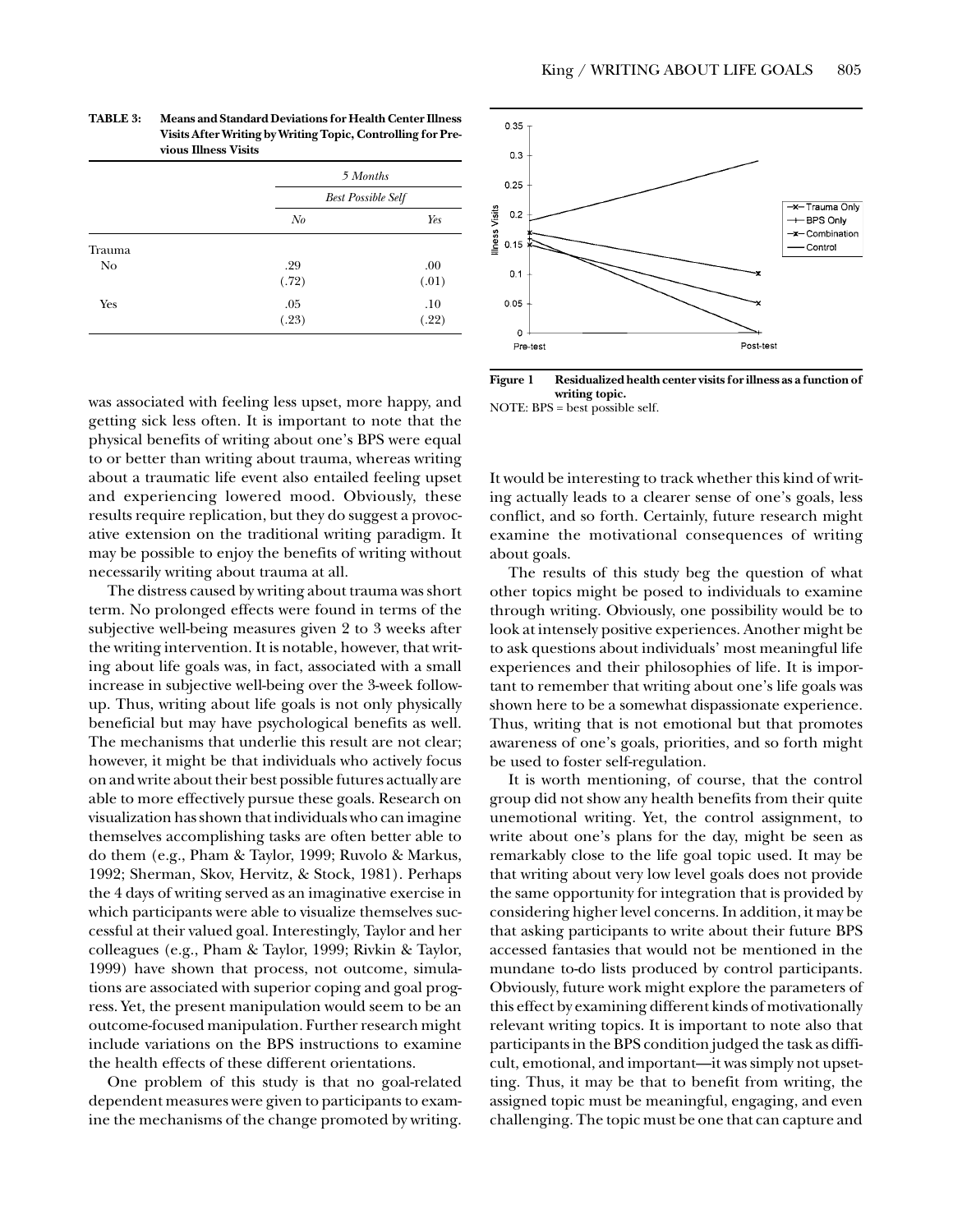maintain the individual's attention for a considerable amount of time.

What is it about engaging writing that promotes physical health? A possible candidate seems to be the influence of such writing on self-awareness and selfregulation. The activities of writing about extremely negative emotional events as well as somewhat unemotional life goals share, for the writer, the opportunity to learn about the self. These activities may serve to integrate life experience into a larger, more sensible framework. They may allow the person to gain a feeling of control over his or her emotional life or valued outcomes. Words may limit experience and transform the world into a more comprehensible whole. Importantly, this translation of chaotic experience into comprehensible text does not require that one be writing about a personally devastating experience. Apparently, thinking seriously about an important topic is essential to the health benefits of writing, but emotional anguish is not.

A peculiar result that warrants some discussion is the lack of strong results for the combination writing group. King and Miner (2000) found that individuals in their combination group—participants who wrote about a trauma and then about the positive benefits of that trauma—did not benefit from writing. In the present study, the combination group showed lowered illness visits, but these benefits were not significantly different from controls. Although this finding replicates the null results of King and Miner, it is no less puzzling. It seems logical that if two types of writing are beneficial, then combining them should be at least as beneficial. One possible explanation is that the switching of topics interrupted the flow of participants' disclosure. When individuals in the trauma-only group begin to come to a sense of closure about the topic, they do so naturally and in their own time. In our combination group, participants have been forced to change horses in midstream and may therefore find the situation uncomfortably forced. In addition, it may be that participants gauge themselves in the course of any writing study to peak at a particular time. Participants in this study knew the study would last 4 days because they signed up for 4 days at the initial meeting. It may be that individuals expected to write about trauma over the course of those days and had paced themselves accordingly. It would be interesting to examine this possibility in participants led to expect varied numbers of days of writing.

A limitation of this study is that it relied completely on an undergraduate sample. Students are a particularly convenient group in that they are available for the writing portion of the study and they use the student health center—allowing relatively easy access to health data. However, it is important to note that the college sample presents some problems as well. First, students tend to be in relatively good health. It might be interesting to examine these interventions in a group of individuals who are more at risk for serious illness. In addition, the life goal instructions we used might have very different meaning in the context of an individual in middle or old age. Finally, young, healthy individuals enrolled in a private university may be more optimistic about their futures than individuals in less advantaged situations. Thus, writing about the future may be more upsetting or less uplifting for individuals in less hope-filled life situations. Future research should examine the benefits of writing about goals in a more diverse population.

To conclude, it is not difficult to see why the earliest studies of the benefits of writing focused on very negative events. In terms of compelling topics that warrant examination, these are probably the most obvious. The practice of examining negative events from the past seems to resonate with a view of psychology that might even appeal to participants—as if dwelling on the negatives of the past is what psychologists ought to do. Forcing individuals to delve deeply into extremely negative life experiences is certainly one way to harness attention and foster self-regulation. An interesting implication of the present results is that past disclosive writing studies have been beneficial in spite of, not because of, the topics assigned. The act of writing down our deepest thoughts and feelings is key to the benefits of writing. However, and importantly, the contents of our deepest thoughts and feelings need not be traumatic or negative. Quite the contrary, examining the most hopeful aspects of our lives through writing—our best imagined futures, our "most cherished self-wishes" (Allport, 1961)—might also bestow on us the benefits of writing that have been long assumed to be tied only to our traumatic histories.

#### NOTES

1. Results for SWLS and LOT analyzed separately produced similar patterns. For the Satisfaction With Life Scale, the means were 3.3 vs. 3.5,  $t = 1.40$ ,  $p < .09$ ; for the Life Orientation Test, the means were 3.5 versus 3.8,  $t = 2.0$ ,  $p < .03$ . Given the high correlation between the measures, the difference for the composite would seem the most reliable measure available.

2. A 2 (trauma vs. no trauma)  $\times$  2 (BPS vs. no BPS)  $\times$  2 time (before and after writing) repeated measures ANOVA was significant *F*(1, 68) = 4.06,  $p < .05$ .

#### **REFERENCES**

- Aiken, L. S., & West, S. G. (1993). *Multiple regression: Testing and interpreting interactions*. Newbury Park, CA: Sage.
- Allport, G. (1961). *Pattern and growth in personality*. New York: Holt, Rinehart & Winston.
- Austin, J. T., & Vancouver, J. B. (1996). Goal constructs in psychology: Structure, process and content. *Psychological Bulletin*, *120*, 338-375.
- Cameron, L. D., & Nicholls, G. (1998). Expression of stressful experiences through writing: Effects of a self regulation manipulation for pessimists and optimists. *Health Psychology*, *17*, 84-92.